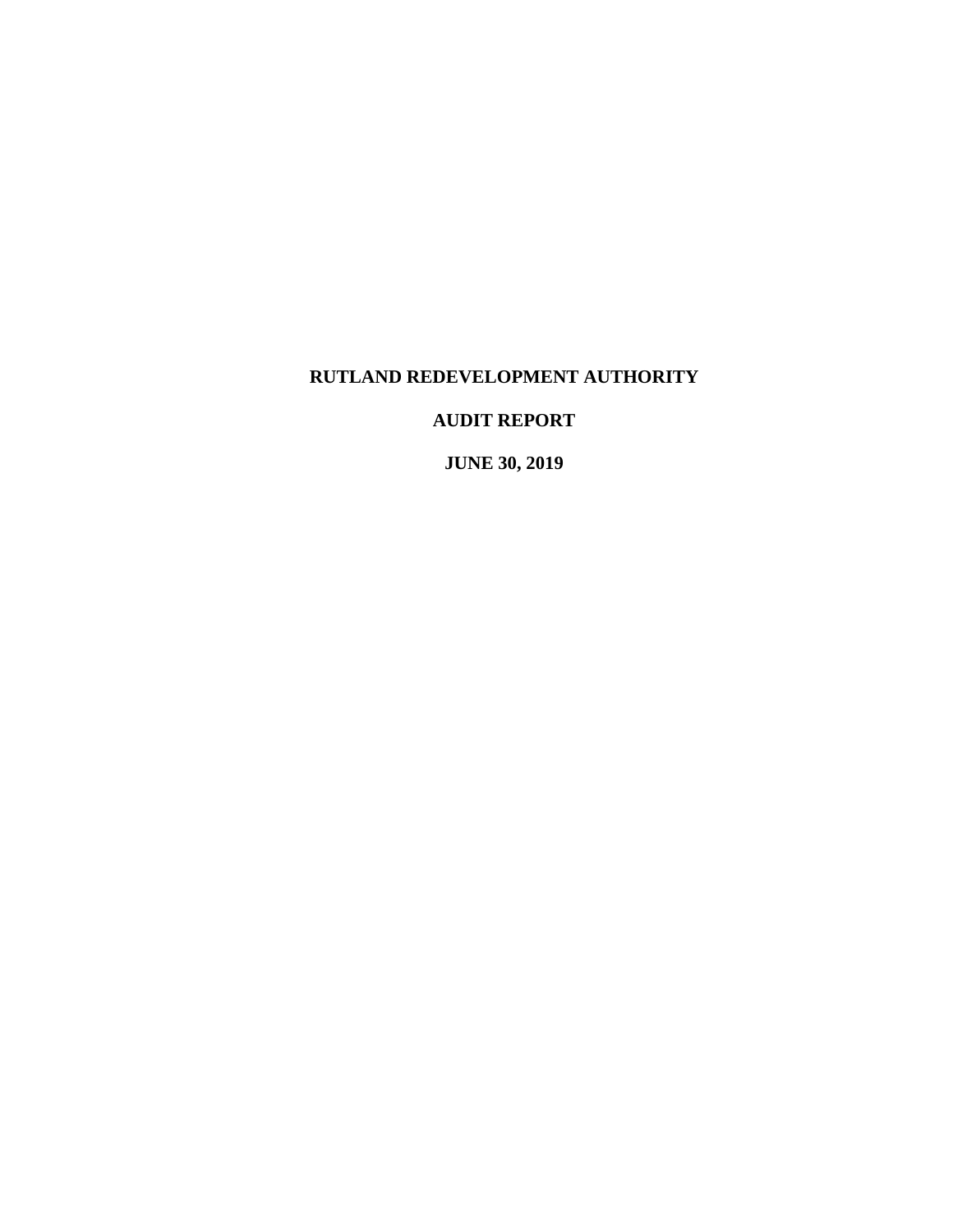# RUTLAND REDEVELOPMENT AUTHORITY AUDIT REPORT TABLE OF CONTENTS JUNE 30, 2019

|                                                                                                                                                                            |                  | Page #    |
|----------------------------------------------------------------------------------------------------------------------------------------------------------------------------|------------------|-----------|
| <b>Independent Auditor's Report</b>                                                                                                                                        |                  | $1 - 2$   |
| <b>Basic Financial Statements:</b>                                                                                                                                         |                  |           |
| <b>Statement of Net Position</b>                                                                                                                                           | Exhibit A        | 3         |
| <b>Statement of Activities</b>                                                                                                                                             | Exhibit B        | 4         |
| <b>Governmental Funds:</b>                                                                                                                                                 |                  |           |
| <b>Balance Sheet</b>                                                                                                                                                       | Exhibit C        | 5         |
| Statement of Revenues, Expenditures and<br><b>Changes in Fund Balances</b>                                                                                                 | <b>Exhibit D</b> | 6         |
| Notes to the Financial Statements                                                                                                                                          |                  | $7-15$    |
| Other Information:<br>Statement of Revenues, Expenditures and Changes                                                                                                      |                  |           |
| in Fund Balance - Budget and Actual - General Fund                                                                                                                         | Schedule 1       | 16        |
| Independent Auditor's Report on Internal Control Over<br>Financial Reporting and on Compliance and Other Matters<br>Based on an Audit of Financial Statements Performed in |                  |           |
| Accordance with "Government Auditing Standards"                                                                                                                            |                  | $17 - 18$ |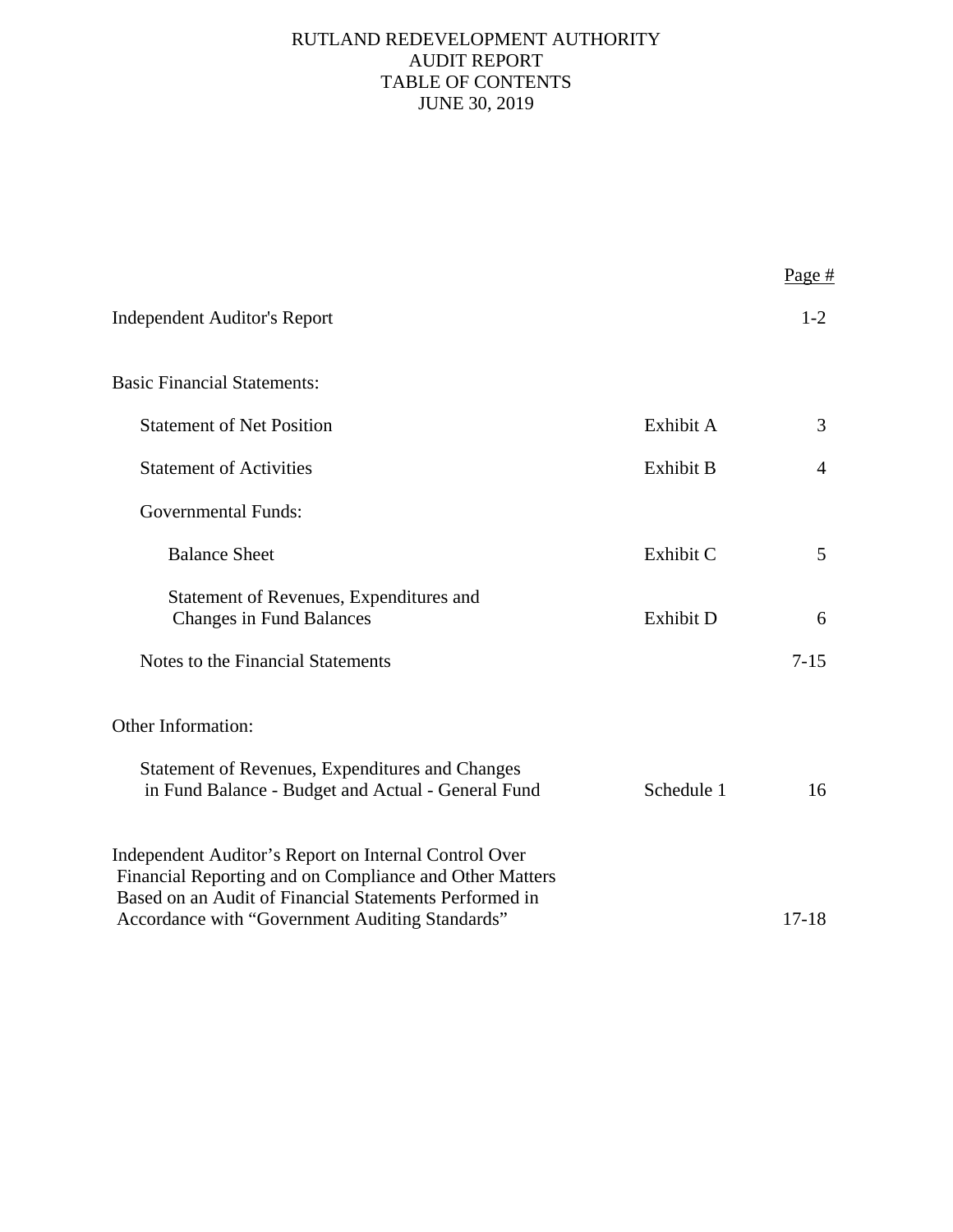

**77 Barre Street** P.O. Box 947 Montpelier, VT 05601 802/223-2352 www.sullivanpowers.com

Fred Duplessis, CPA Richard J. Brigham, CPA Chad A. Hewitt, CPA Wendy C. Gilwee, CPA VT Lic. #92-000180

#### Independent Auditor's Report

Board of Commissioners Rutland Redevelopment Authority 1 Strongs Avenue Rutland, Vermont 05701

#### *Report on the Financial Statements*

We have audited the accompanying financial statements of the governmental activities and each major fund of the Rutland Redevelopment Authority, a component unit of the City of Rutland, Vermont, as of and for the year ended June 30, 2019, and the related notes to the financial statements, which collectively comprise the Rutland Redevelopment Authority's basic financial statements as listed in the Table of Contents.

### *Management's Responsibility for the Financial Statements*

Management is responsible for the preparation and fair presentation of these financial statements in accordance with accounting principles generally accepted in the United States of America; this includes the design, implementation, and maintenance of internal control relevant to the preparation and fair presentation of financial statements that are free from material misstatement, whether due to fraud or error.

#### *Auditor's Responsibility*

Our responsibility is to express opinions on these financial statements based on our audit. We conducted our audit in accordance with auditing standards generally accepted in the United States of America and the standards applicable to financial audits contained in "Government Auditing Standards", issued by the Comptroller General of the United States. Those standards require that we plan and perform the audit to obtain reasonable assurance about whether the financial statements are free from material misstatement.

An audit involves performing procedures to obtain audit evidence about the amounts and disclosures in the financial statements. The procedures selected depend on the auditor's judgment, including the assessment of the risks of material misstatement of the financial statements, whether due to fraud or error. In making those risk assessments, the auditor considers internal control relevant to the Authority's preparation and fair presentation of the financial statements in order to design audit procedures that are appropriate in the circumstances, but not for the purpose of expressing an opinion on the effectiveness of the Authority's internal control. Accordingly, we express no such opinion. An audit also includes evaluating the appropriateness of accounting policies used and the reasonableness of significant accounting estimates made by management, as well as evaluating the overall presentation of the financial statements.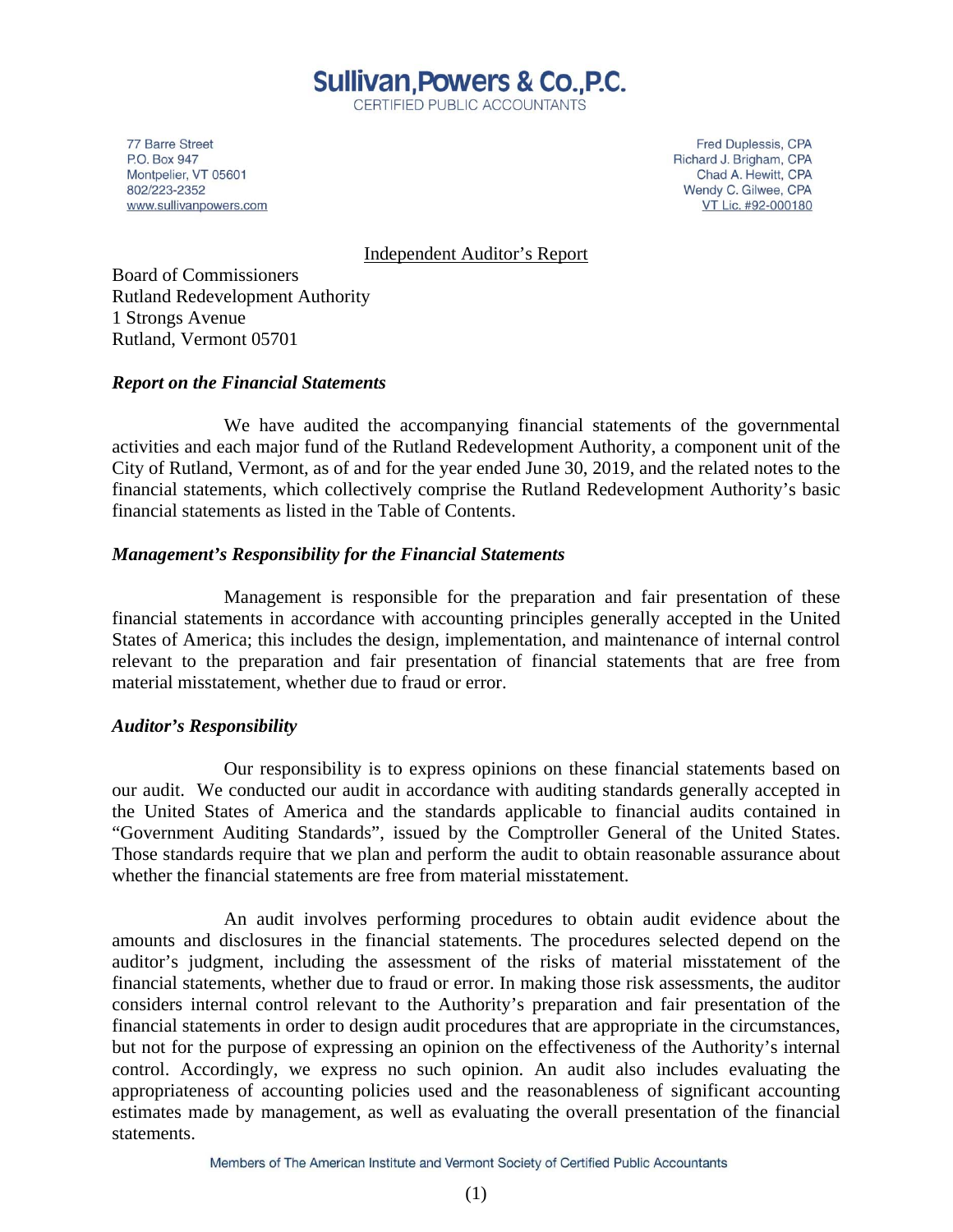We believe that the audit evidence we have obtained is sufficient and appropriate to provide a basis for our audit opinions.

#### *Opinion*

In our opinion, the financial statements referred to previously present fairly, in all material respects, the respective financial position of the governmental activities and each major fund of the Rutland Redevelopment Authority as of June 30, 2019, and the respective changes in financial position thereof for the year then ended in accordance with accounting principles generally accepted in the United States of America.

#### *Other Matters*

#### *Required Supplementary Information*

Management has omitted Management's Discussion and Analysis that accounting principles generally accepted in the United States of America require to be presented to supplement the basic financial statements. Such missing information, although not a part of the basic financial statements, is required by the Governmental Accounting Standards Board who considers it to be an essential part of financial reporting for placing the basic financial statements in an appropriate operational, economic, or historical context. Our opinion on the basic financial statements is not affected by this missing information.

#### *Other Information*

Our audit was conducted for the purpose of forming opinions on the financial statements that collectively comprise the Rutland Redevelopment Authority's basic financial statements. The budgetary comparison information on Schedule 1 is presented for purposes of additional analysis and is not a required part of the basic financial statements. This schedule has not been subjected to the auditing procedures applied in the audit of the basic financial statements and, accordingly, we do not express an opinion or provide any assurance on it.

#### *Other Reporting Required by "Government Auditing Standards"*

In accordance with "Government Auditing Standards", we have also issued our report dated March 27, 2020 on our consideration of the Rutland Redevelopment Authority's internal control over financial reporting and on our tests of its compliance with certain provisions of laws, regulations, contracts and grant agreements and other matters. The purpose of that report is to describe the scope of our testing of internal control over financial reporting and compliance and the results of that testing, and not to provide an opinion on the internal control over financial reporting or on compliance. That report is an integral part of an audit performed in accordance with "Government Auditing Standards" in considering the Rutland Redevelopment Authority's internal control over financial reporting and compliance.

March 27, 2020 Montpelier, Vermont VT Lic. #92-000180

Sullivan, Powers : Company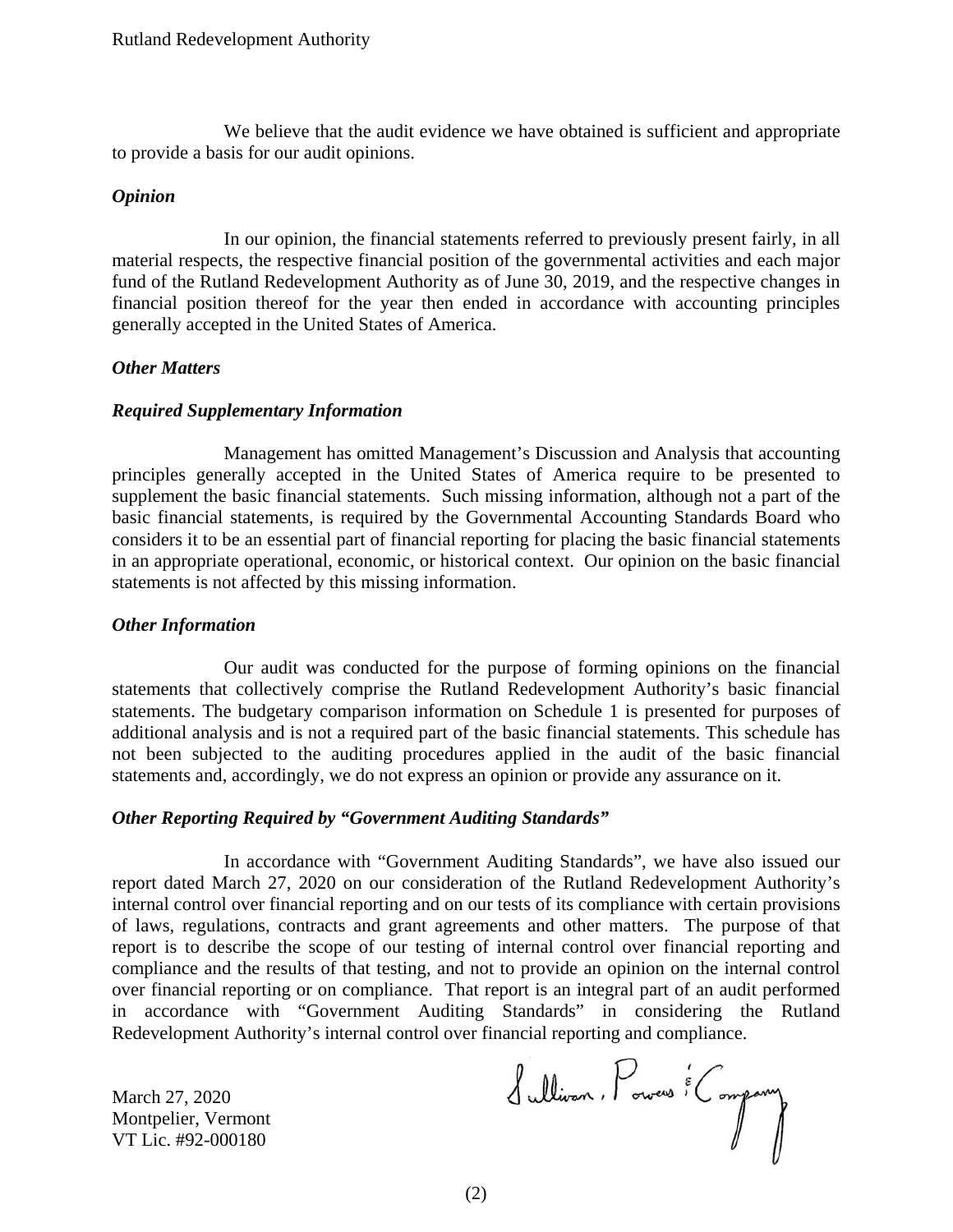# RUTLAND REDEVELOPMENT AUTHORITY STATEMENT OF NET POSITION JUNE 30, 2019

|                           | Governmental<br>Activities |  |  |  |  |
|---------------------------|----------------------------|--|--|--|--|
| <b>ASSETS</b>             |                            |  |  |  |  |
| Cash                      | \$<br>168,218              |  |  |  |  |
| Receivables               | 152                        |  |  |  |  |
| Loan Receivable           | 8,534                      |  |  |  |  |
| <b>Total Assets</b>       | 176,904                    |  |  |  |  |
| <b>LIABILITIES</b>        |                            |  |  |  |  |
| <b>Accounts Payable</b>   | 428                        |  |  |  |  |
| Due to City of Rutland    | 72,791                     |  |  |  |  |
| <b>Total Liabilities</b>  | 73,219                     |  |  |  |  |
| <b>NET POSITION</b>       |                            |  |  |  |  |
| Unrestricted              | 103,685                    |  |  |  |  |
| <b>Total Net Position</b> | 103,685<br>\$              |  |  |  |  |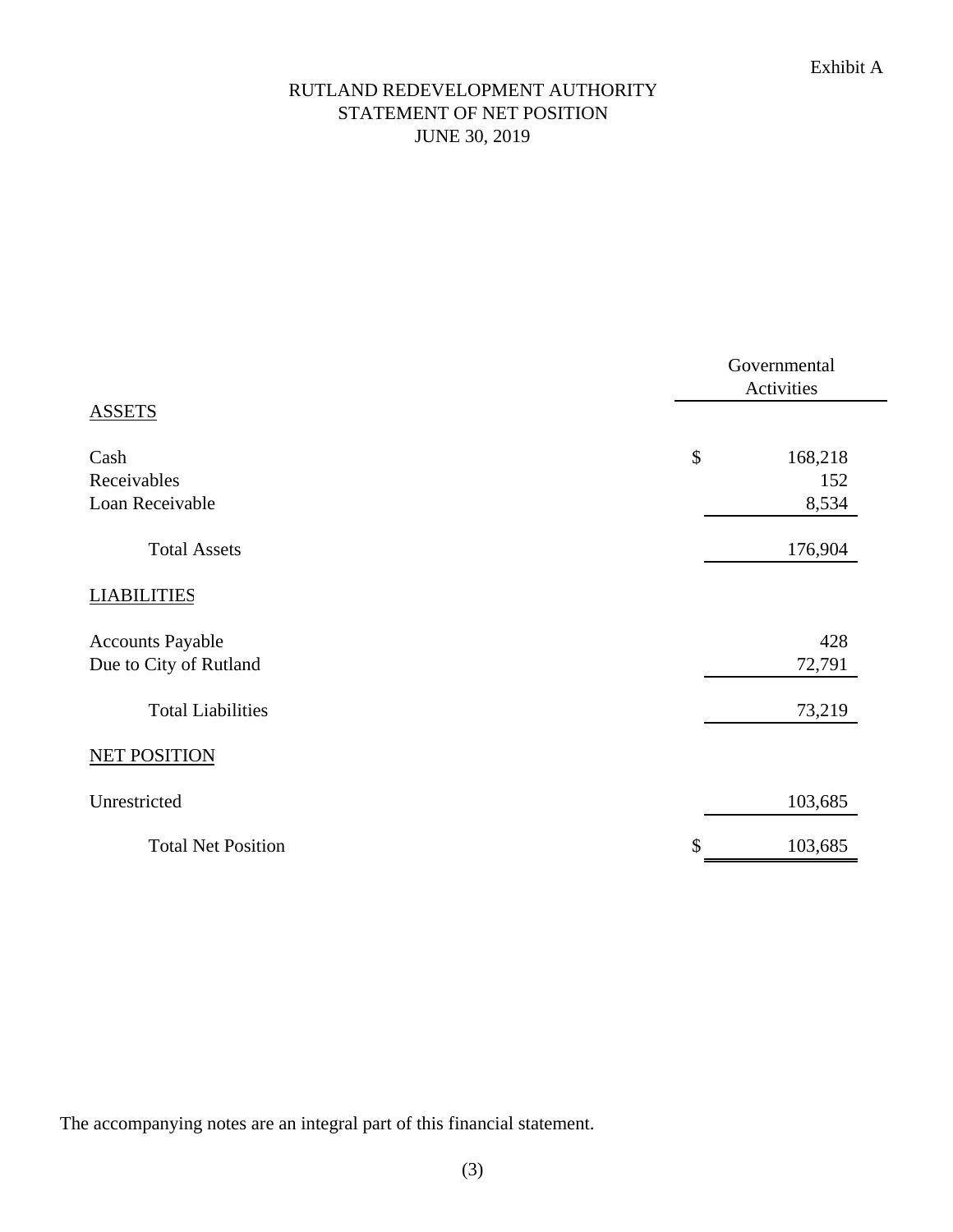#### RUTLAND REDEVELOPMENT AUTHORITY STATEMENT OF ACTIVITIES FOR THE YEAR ENDED JUNE 30, 2019

|                                                        |                          |                                         |              | Program Revenues        |    |                                          |    | Net (Expense) Revenue and<br>Change in Net Position |
|--------------------------------------------------------|--------------------------|-----------------------------------------|--------------|-------------------------|----|------------------------------------------|----|-----------------------------------------------------|
|                                                        |                          | Expenses                                |              | Charges for<br>Services |    | Operating<br>Grants and<br>Contributions |    | Governmental<br>Activities                          |
| Functions/Programs:<br><b>Governmental Activities:</b> |                          |                                         |              |                         |    |                                          |    |                                                     |
| <b>Community Development</b>                           | \$                       | 474,365                                 | $\mathbb{S}$ | 180,467                 | \$ | 5,500                                    | \$ | (288, 398)                                          |
| <b>Total Primary Government</b>                        | \$                       | 474,365                                 | \$           | 180,467                 | S  | 5,500                                    |    | (288, 398)                                          |
|                                                        | <b>General Revenues:</b> |                                         |              |                         |    |                                          |    |                                                     |
|                                                        | <b>Property Taxes</b>    |                                         |              |                         |    |                                          |    | 279,971                                             |
|                                                        |                          | <b>Unrestricted Investment Earnings</b> |              |                         |    |                                          |    | 468                                                 |
|                                                        |                          | <b>Total General Revenues</b>           |              |                         |    |                                          |    | 280,439                                             |
|                                                        | Change in Net Position   |                                         |              |                         |    |                                          |    | (7,959)                                             |
|                                                        |                          | Net Position - July 1, 2018             |              |                         |    |                                          |    | 111,644                                             |
|                                                        |                          | Net Position - June 30, 2019            |              |                         |    |                                          | S  | 103,685                                             |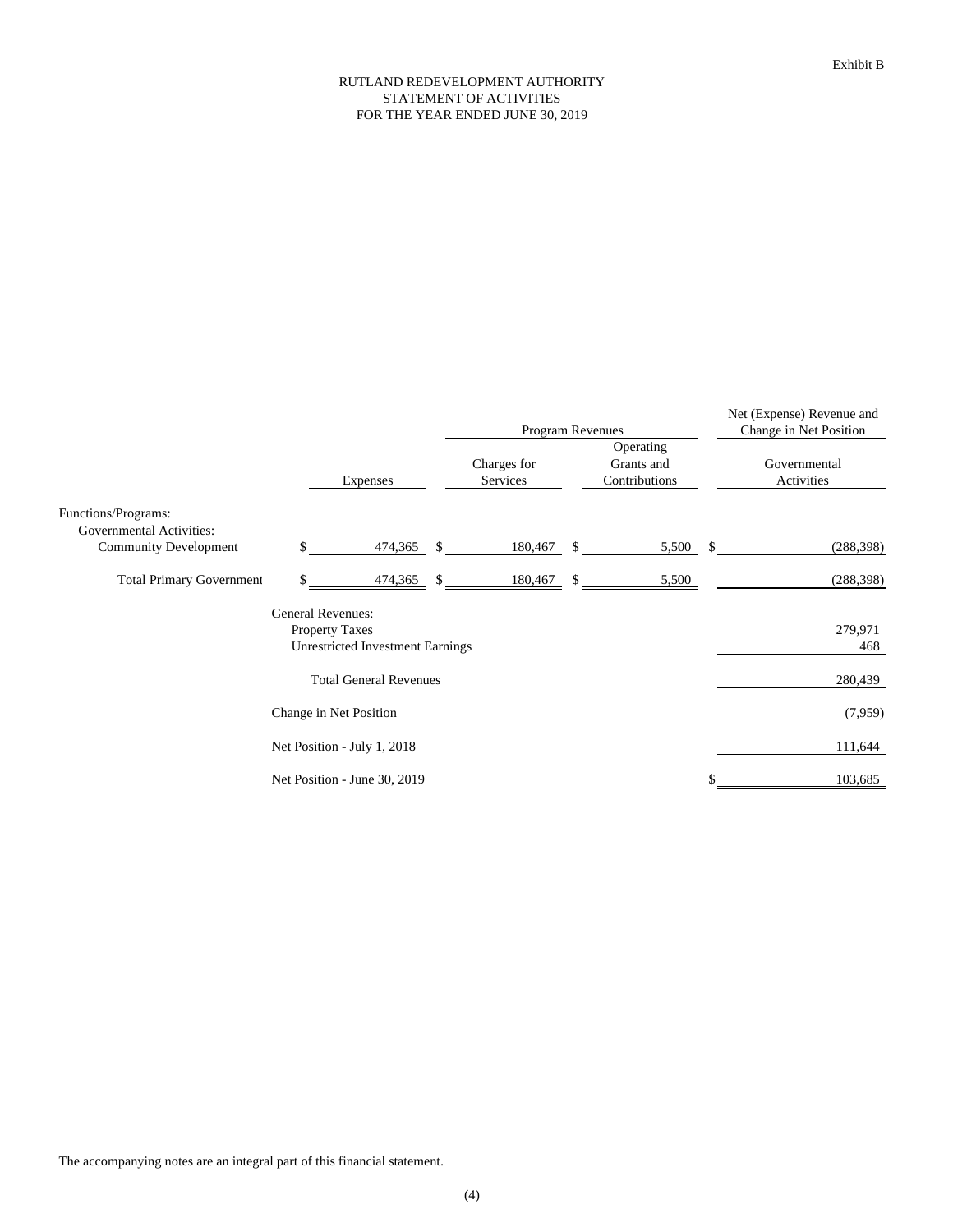#### RUTLAND REDEVELOPMENT AUTHORITY BALANCE SHEET GOVERNMENTAL FUNDS JUNE 30, 2019

|                                                                                                                |    | General                            | <b>Business Incentive</b><br>and Assistance<br>Program |                           |                         |
|----------------------------------------------------------------------------------------------------------------|----|------------------------------------|--------------------------------------------------------|---------------------------|-------------------------|
| <b>ASSETS</b>                                                                                                  |    | Fund                               | Fund                                                   |                           | Total                   |
| Cash<br>Receivables<br>Loan Receivable                                                                         | \$ | 125,016<br>152<br>$\boldsymbol{0}$ | \$<br>43,202<br>$\overline{0}$<br>8,534                | \$                        | 168,218<br>152<br>8,534 |
| <b>Total Assets</b>                                                                                            | \$ | 125,168                            | \$<br>51,736                                           | \$                        | 176,904                 |
| <b>LIABILITIES</b>                                                                                             |    |                                    |                                                        |                           |                         |
| <b>Accounts Payable</b><br>Due to City of Rutland                                                              | \$ | 428<br>22,791                      | \$<br>$\overline{0}$<br>50,000                         | $\boldsymbol{\mathsf{S}}$ | 428<br>72,791           |
| <b>Total Liabilities</b>                                                                                       |    | 23,219                             | 50,000                                                 |                           | 73,219                  |
| DEFERRED INFLOWS OF RESOURCES                                                                                  |    |                                    |                                                        |                           |                         |
| Unavailable Loan Receivable                                                                                    |    | $\overline{0}$                     | 8,534                                                  |                           | 8,534                   |
| <b>Total Deferred Inflows of Resources</b>                                                                     |    | $\boldsymbol{0}$                   | 8,534                                                  |                           | 8,534                   |
| <b>FUND BALANCES</b>                                                                                           |    |                                    |                                                        |                           |                         |
| Assigned<br>Unassigned/(Deficit)                                                                               |    | 92,615<br>9,334                    | $\overline{0}$<br>(6,798)                              |                           | 92,615<br>2,536         |
| <b>Total Fund Balances/(Deficit)</b>                                                                           |    | 101,949                            | (6,798)                                                |                           | 95,151                  |
| Total Liabilities, Deferred Inflows of<br><b>Resources and Fund Balances</b>                                   | \$ | 125,168                            | \$<br>51,736                                           |                           |                         |
| Amounts Reported for Governmental Activities in the Statement of Net Position are<br><b>Different Because:</b> |    |                                    |                                                        |                           |                         |
| Other Assets are not Available to Pay for Current-Period Expenditures, and, Therefore,                         |    |                                    |                                                        |                           |                         |

| are Deferred in the Funds.              | 8.534   |
|-----------------------------------------|---------|
| Net Position of Governmental Activities | 103,685 |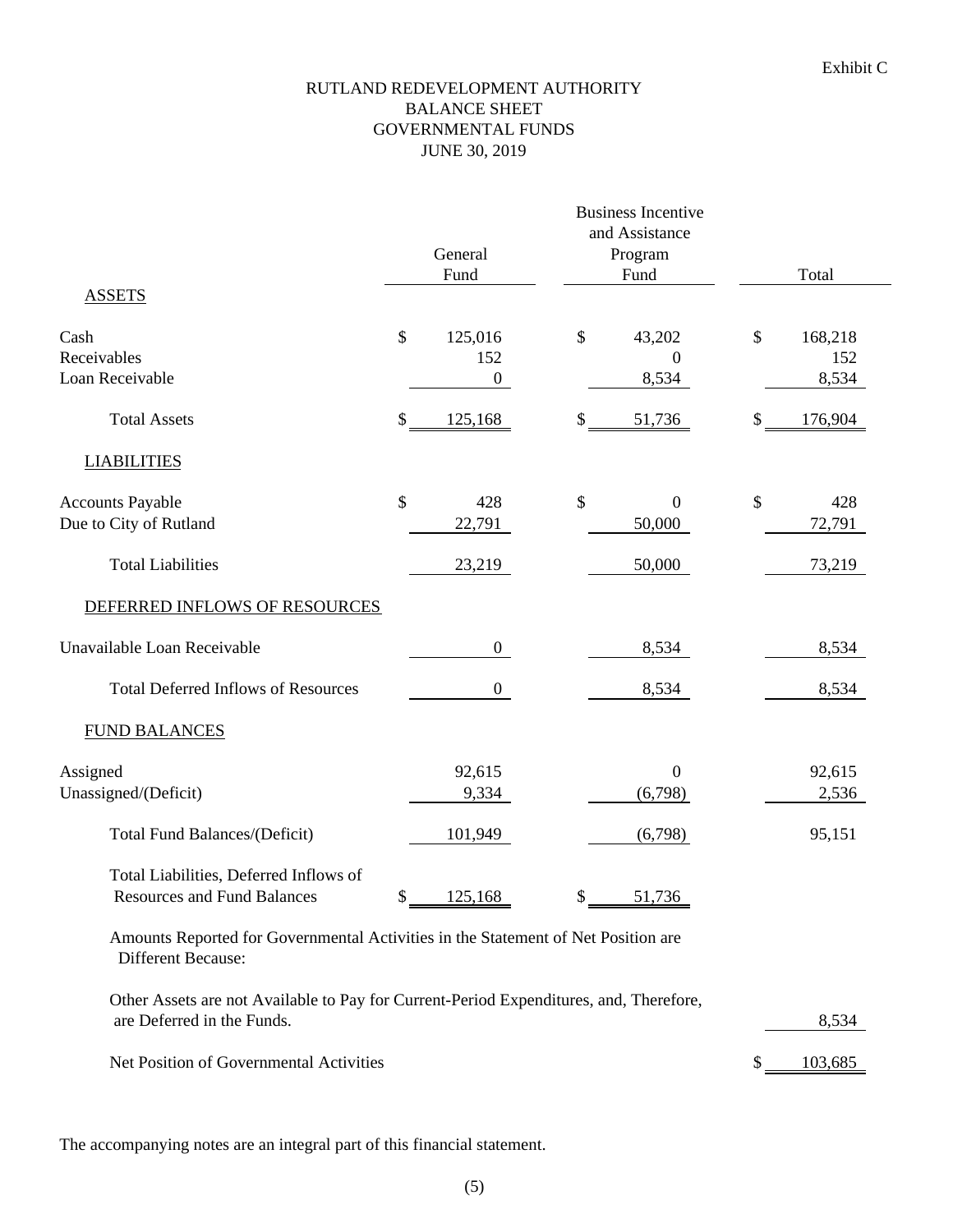# RUTLAND REDEVELOPMENT AUTHORITY FOR THE YEAR ENDED JUNE 30, 2019 GOVERNMENTAL FUNDS STATEMENT OF REVENUES, EXPENDITURES AND CHANGES IN FUND BALANCES

|                                                                                                                      |    |                  |    | <b>Business Incentive</b><br>and Assistance |                           |          |
|----------------------------------------------------------------------------------------------------------------------|----|------------------|----|---------------------------------------------|---------------------------|----------|
|                                                                                                                      |    | General          |    | Program                                     |                           |          |
|                                                                                                                      |    | Fund             |    | Fund                                        |                           | Total    |
| Revenues:                                                                                                            |    |                  |    |                                             |                           |          |
| <b>Property Taxes</b>                                                                                                | \$ | 279,971          | \$ | $\boldsymbol{0}$                            | $\boldsymbol{\mathsf{S}}$ | 279,971  |
| <b>Charges for Services</b>                                                                                          |    | 180,500          |    | $\theta$                                    |                           | 180,500  |
| Loan Repayments                                                                                                      |    | 0                |    | 1,466                                       |                           | 1,466    |
| Loan Interest Income                                                                                                 |    | $\boldsymbol{0}$ |    | 467                                         |                           | 467      |
| <b>Investment Income</b>                                                                                             |    | 53               |    | 415                                         |                           | 468      |
| Donations                                                                                                            |    | 5,000            |    | $\overline{0}$                              |                           | 5,000    |
| <b>Total Revenues</b>                                                                                                |    | 465,524          |    | 2,348                                       |                           | 467,872  |
| Expenditures:                                                                                                        |    |                  |    |                                             |                           |          |
| <b>Community Development</b>                                                                                         |    | 474,365          |    | $\overline{0}$                              |                           | 474,365  |
| <b>Total Expenditures</b>                                                                                            |    | 474,365          |    | $\overline{0}$                              |                           | 474,365  |
| Net Change in Fund Balances                                                                                          |    | (8, 841)         |    | 2,348                                       |                           | (6, 493) |
| Fund Balances/(Deficit) - July 1, 2018                                                                               |    | 110,790          |    | (9,146)                                     |                           | 101,644  |
| Fund Balances/(Deficit) - June 30, 2019                                                                              | \$ | 101,949          | S  | (6,798)                                     | \$                        | 95,151   |
| Amounts Reported for Governmental Activities in the Statement of Activities are<br>Different Because:                |    |                  |    |                                             |                           |          |
| Net Change in Fund Balances                                                                                          |    |                  |    |                                             | \$                        | (6, 493) |
| The Repayment of the Principal of the Loan Receivable Provides Current Financial<br>Resources to Governmental Funds. |    |                  |    |                                             |                           | (1,466)  |
| Change in Net Position of Governmental Activities                                                                    |    |                  |    |                                             | \$                        | (7,959)  |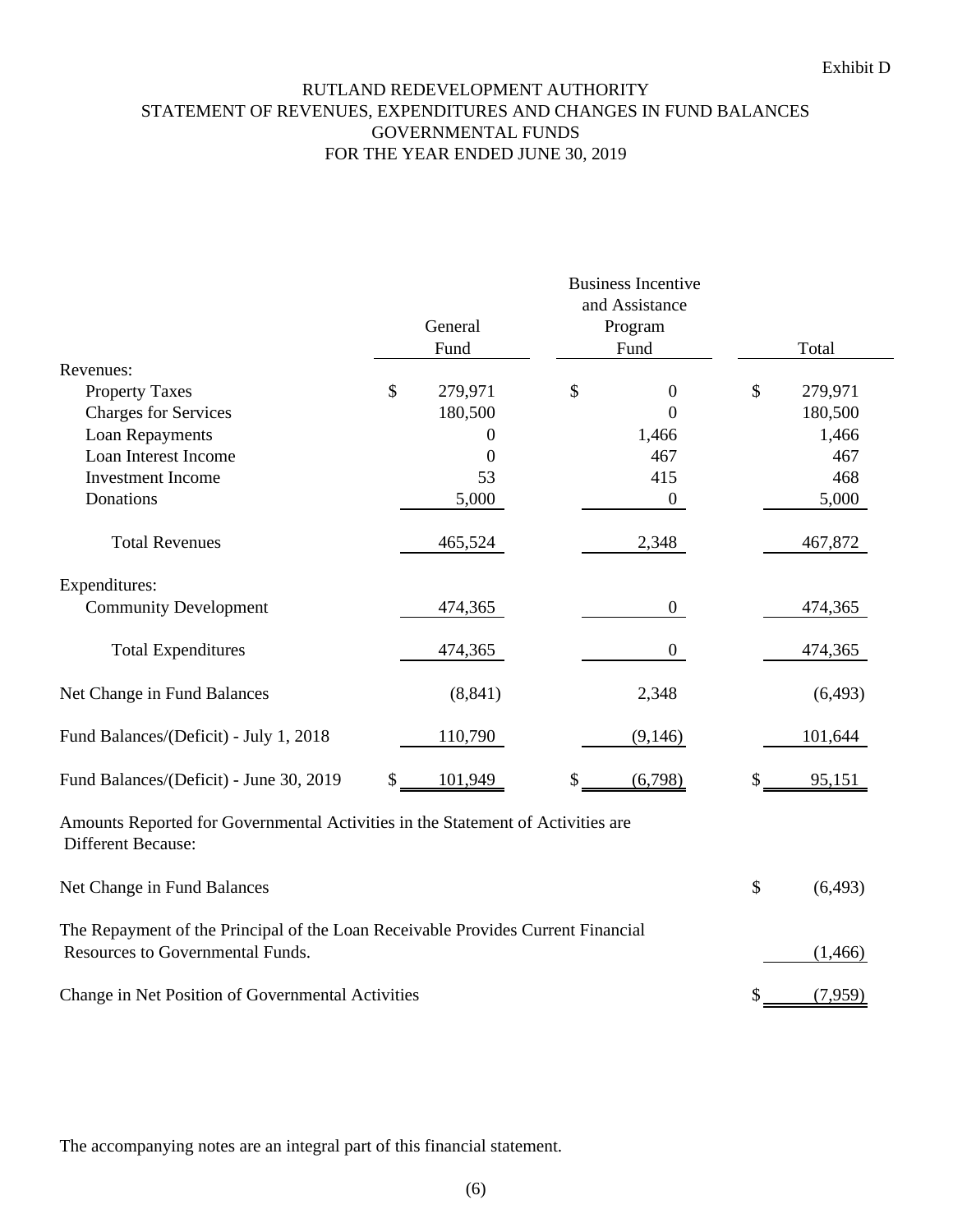The Rutland Redevelopment Authority, (herein the "Authority") is a special-purpose municipal corporation formed in 1989 to promote economic opportunity and planning within the City of Rutland, Vermont.

# **I. SUMMARY OF SIGNIFICANT ACCOUNTING POLICIES**

The accounting policies adopted by the Rutland Redevelopment Authority (the "Authority") conform to generally accepted accounting principles (GAAP) as applicable to governmental entities. The Governmental Accounting Standards Board (GASB) is the accepted standard-setting body for establishing accounting and financial reporting principles. The following is a summary of the more significant accounting policies employed in the preparation of these financial statements.

# **A. The Financial Reporting Entity**

This report includes all of the activity of the Rutland Redevelopment Authority. The financial reporting entity consists of the primary government; organizations for which the primary government is financially accountable; and other organizations for which the nature and significance of their relationship with the primary government are such that their exclusion would cause the reporting entity's financial statements to be misleading or incomplete. Component units are legally separate organizations for which the elected officials of the primary government are financially accountable. The primary government is financially accountable if it appoints a voting majority of the organization's governing body and it is able to impose its will on that organization or there is a potential for the organization to provide specific financial benefits to, or impose specific financial burdens on the primary government. The primary government is financially accountable if an organization is fiscally dependent on and there is a potential for the organization to provide specific financial benefits to, or impose specific financial burdens on the primary government regardless of whether the organization has a separately elected governing board; a governing board appointed by a higher level of government; or a jointly appointed board. Based on these criteria, there are no other entities that should be combined with the financial statements of the Authority.

The Authority is a separate legal entity governed by a Board of Commissioners appointed by the City Mayor and Board of Aldermen. The Board of Commissioners has the authority to adopt, administer, and enforce ordinances relating to the power of eminent domain with the approval of the City's Board of Aldermen. It also has the primary accountability for its fiscal matters.

# **B. Basis of Presentation**

The accounts of the Authority are organized and operated on the basis of fund accounting. A fund is an independent fiscal and accounting entity with a separate set of self-balancing accounts which comprise its assets, deferred outflows of resources, liabilities, deferred inflows of resources, fund equity, revenues, and expenditures or expenses, as appropriate. Government resources are allocated to and accounted for in individual funds based upon the purposes for which they are spent and the means by which spending activities are controlled.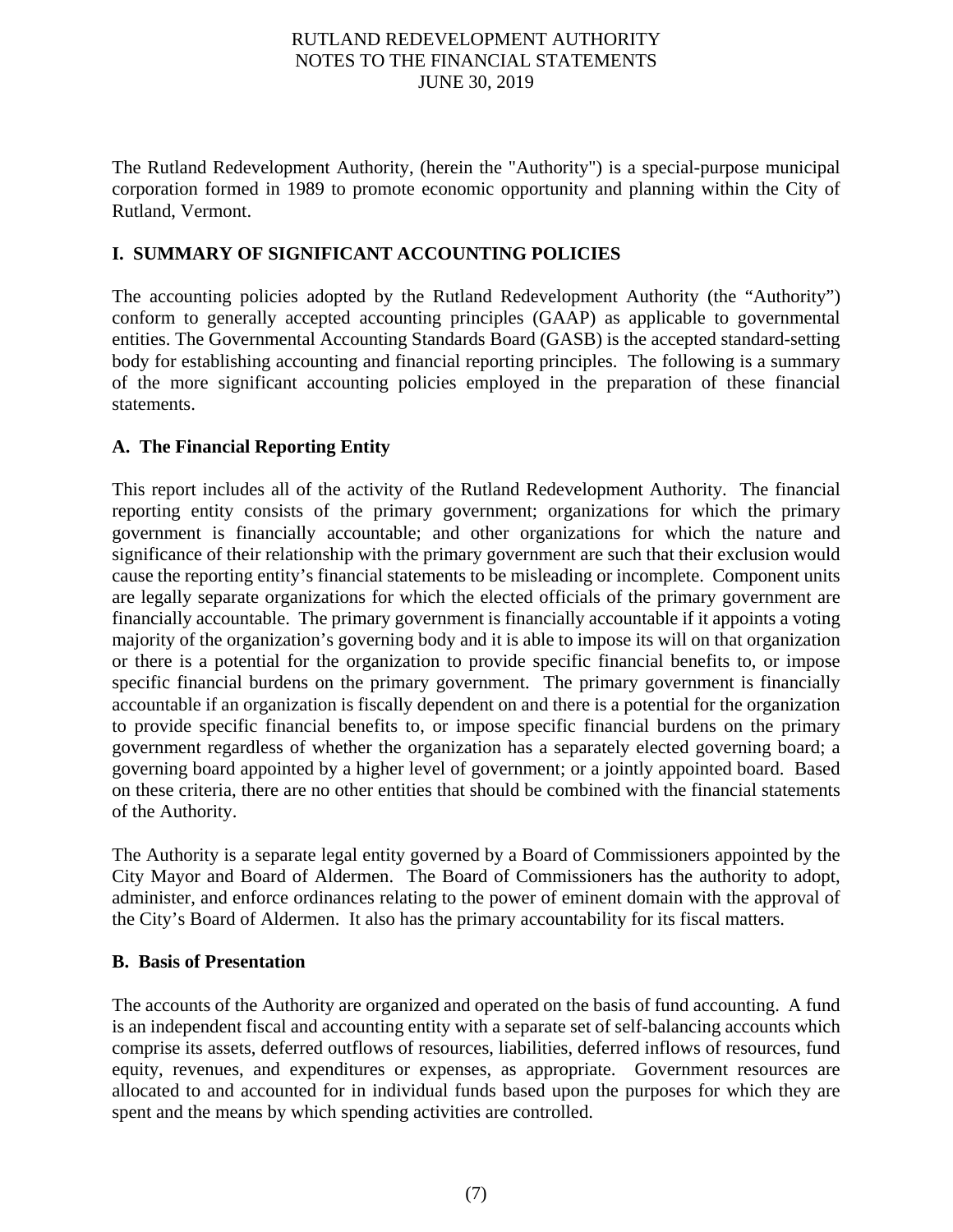The basic financial statements of the Authority include both government-wide statements and fund financial statements. The focus of the government-wide statements is on reporting the operating results and financial position of the Authority as a whole and present a long-term view of the Authority's finances. The focus of the fund financial statements is on reporting on the operating results and financial position of the most significant funds of the Authority and present a shorterterm view of how operations were financed and what remains available for future spending.

The Authority's government-wide financial statements include a statement of net position and a statement of activities. These statements present summaries of governmental activities of the Authority. Governmental activities generally are financed through taxes, intergovernmental revenues and other nonexchange transactions.

The statement of activities presents a comparison between direct expenses and program revenues for each function of the Authority's governmental activities. Direct expenses are those that are specifically associated with a program or function and, therefore, are clearly identifiable to a particular program or function. Program revenues include (a) charges paid by the recipients of goods or services offered by the programs and (b) grants and contributions that are restricted to meeting the operational or capital requirements of a particular program. Revenues that are not classified as program revenues, including all taxes, are presented as general revenues.

The fund financial statements provide information about the Authority's funds. The emphasis of fund financial statements is on major governmental funds, each displayed in a separate column.

The Authority reports on the following major governmental funds:

- General Fund This is the Authority's main operating fund. It accounts for all financial resources of the Authority except those accounted for in another fund.
- Business Incentive and Assistance Program Fund This fund accounts for the Authority's revolving loans to businesses seeking to start or grow in the City of Rutland, Vermont.

#### **C. Measurement Focus**

The accounting and financial reporting treatment applied to a fund is determined by its measurement focus. Government-wide financial statements are reported using the economic resources measurement focus. This means that all assets, deferred outflows of resources, liabilities and deferred inflows of resources associated with the operation of these funds (whether current or noncurrent) are included on the balance sheet (or statement of net position). Equity (i.e., total net position) is segregated into net investment in capital assets; restricted net position; and unrestricted net position. Operating statements present increases (i.e., revenues) and decreases (i.e., expenses) in total net position.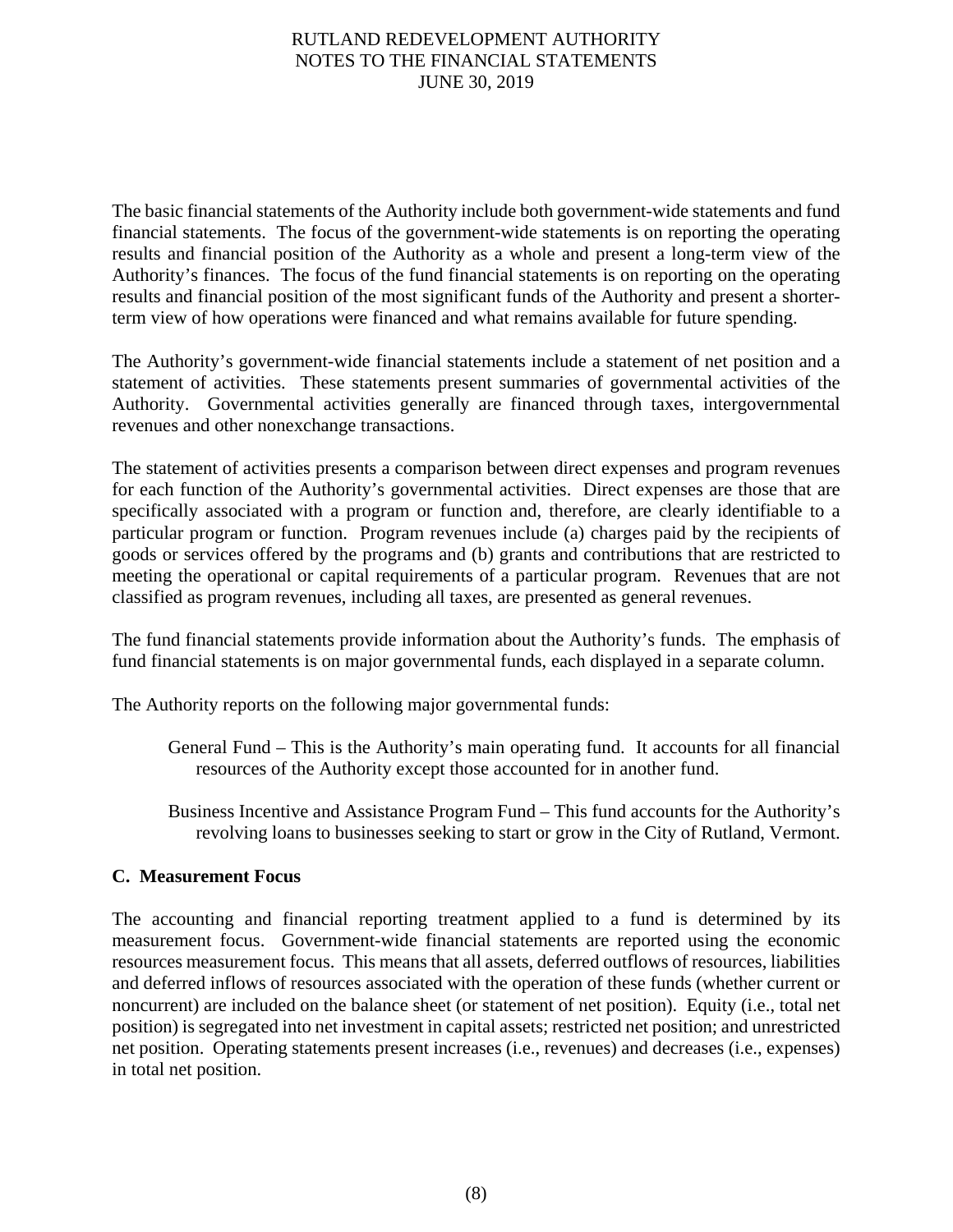Governmental fund financial statements are reported using the current financial resources measurement focus. This means that only current assets, deferred outflows of resources, current liabilities and deferred inflows of resources are generally reported on their balance sheets. Their reported fund balances (net current position) are considered a measure of available spendable resources, and are segregated into nonspendable; restricted; committed; assigned and unassigned amounts. Operating statements of these funds present increases (i.e., revenues and other financing sources) and decreases (i.e., expenditures and other financing uses) in net current position. Accordingly, they are said to present a summary of sources and uses of available spendable resources during a period.

#### **D. Basis of Accounting**

Basis of accounting refers to when revenues and expenditures or expenses are recognized in the accounts and reported in the financial statements. Basis of accounting relates to the timing of the measurements made, regardless of the measurement focus applied.

The government-wide financial statements are reported using the accrual basis of accounting. Revenues are recorded when earned and expenses are recorded at the time the liabilities are incurred, regardless of when the related cash flow takes place. Nonexchange transactions, in which the Authority gives (or receives) value without directly receiving (or giving) equal value in exchange, include property taxes, grants, entitlements, and donations. On the accrual basis, revenue from property taxes is recognized in the fiscal year for which the taxes are levied. Revenue from grants, entitlements, and donations is recognized in the fiscal year in which all eligibility requirements have been satisfied.

Governmental funds are reported using the modified accrual basis of accounting. Under this method, revenues are recognized when measurable and available. "Measurable" means the amount of the transaction can be determined, and "available" means the amount is collectible within the current period or soon enough thereafter to be used to pay liabilities of the current period. The Authority considers all revenues reported in governmental funds to be available if the revenues are collected within sixty (60) days after year-end. Expenditures are recorded when the related fund liability is incurred, except for principal and interest on general long-term debt, certain compensated absences and other long-term liabilities which are recognized when the obligations are expected to be liquidated or are funded with expendable available financial resources.

Under the terms of grant agreements, the Authority funds certain programs by a combination of specific cost-reimbursement grants and general revenues. Thus, when program expenses are incurred, there are both restricted and unrestricted net position available to finance the program. It is the Authority's policy to first apply cost-reimbursement grant resources to such programs, followed by general revenues. Expenditure driven grants are recognized as revenue when the qualifying expenditures have been incurred and other grant requirements have been met.

Recognition of revenues on funds received in connection with loan programs are recognized when loans are awarded and expenses incurred in excess of current grants and program income. An offsetting deferred inflows of resources is recognized for all loans receivable. Loan repayment revenue is recognized as the loans are repaid.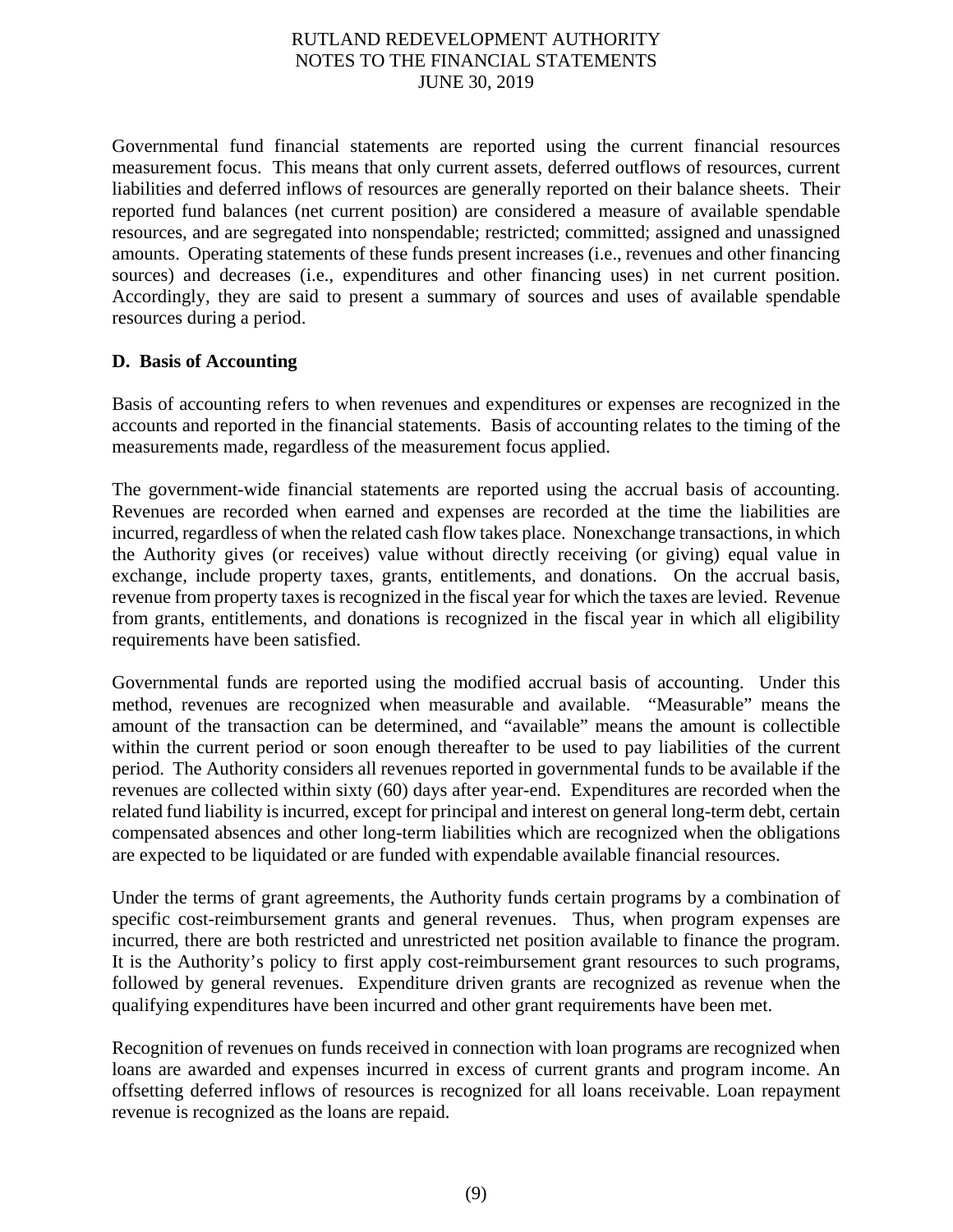### **E. Use of Estimates**

The presentation of financial statements in conformity with generally accepted accounting principles requires management to make estimates and assumptions that affect the reported amounts of assets, deferred outflows and inflows of resources and liabilities and disclosure of contingent assets and liabilities at the date of the financial statements and the reported amounts of revenues and expenses during the reporting period. Actual results could differ from those estimates.

### **F. Assets, Liabilities, Deferred Outflows/Inflows of Resources and Equity**

### **1. Cash**

Cash balances of the Authority's funds are deposited with and invested by the City Treasurer. The Authority considers all short-term investments of ninety (90) days or less to be cash equivalents.

Excess cash of individual funds are shown as due from other funds and excess withdrawals are shown as due to other funds.

### **2. Receivables**

Receivables are shown net of an allowance for uncollectible accounts for the estimated losses that will be incurred in the collection of the receivables. The estimated losses are based on the judgment of management and a review of the current status of existing receivables.

#### **3. Due from/to Other Funds**

Activity between funds that are representative of lending/borrowing arrangements that are outstanding at the end of the fiscal year are referred to as "advances from/to other funds". All other outstanding balances between funds are reported as "due from/to other funds."

#### **4. Deferred Outflows/Inflows of Resources**

In addition to assets, the statement of financial position will sometimes report a separate section for deferred outflows of resources. This separate financial statements element, "deferred outflows of resources", represents a consumption of net position that applies to a future period(s) and so will not be recognized as an outflow of resources (expense/expenditures) until then. These amounts are deferred and recognized as an outflow of resources in the future periods to which the outflows are related.

In addition to liabilities, the statement of financial position will sometimes report a separate section for deferred inflows of resources. This separate financial statement element, "deferred inflows of resources", represents an acquisition of net position that applies to a future period(s) and so will not be recognized as an inflow of resources (revenue) until that time. These amounts are deferred and recognized as an inflow of resources in the future periods to which the inflows are related or when the amounts become available.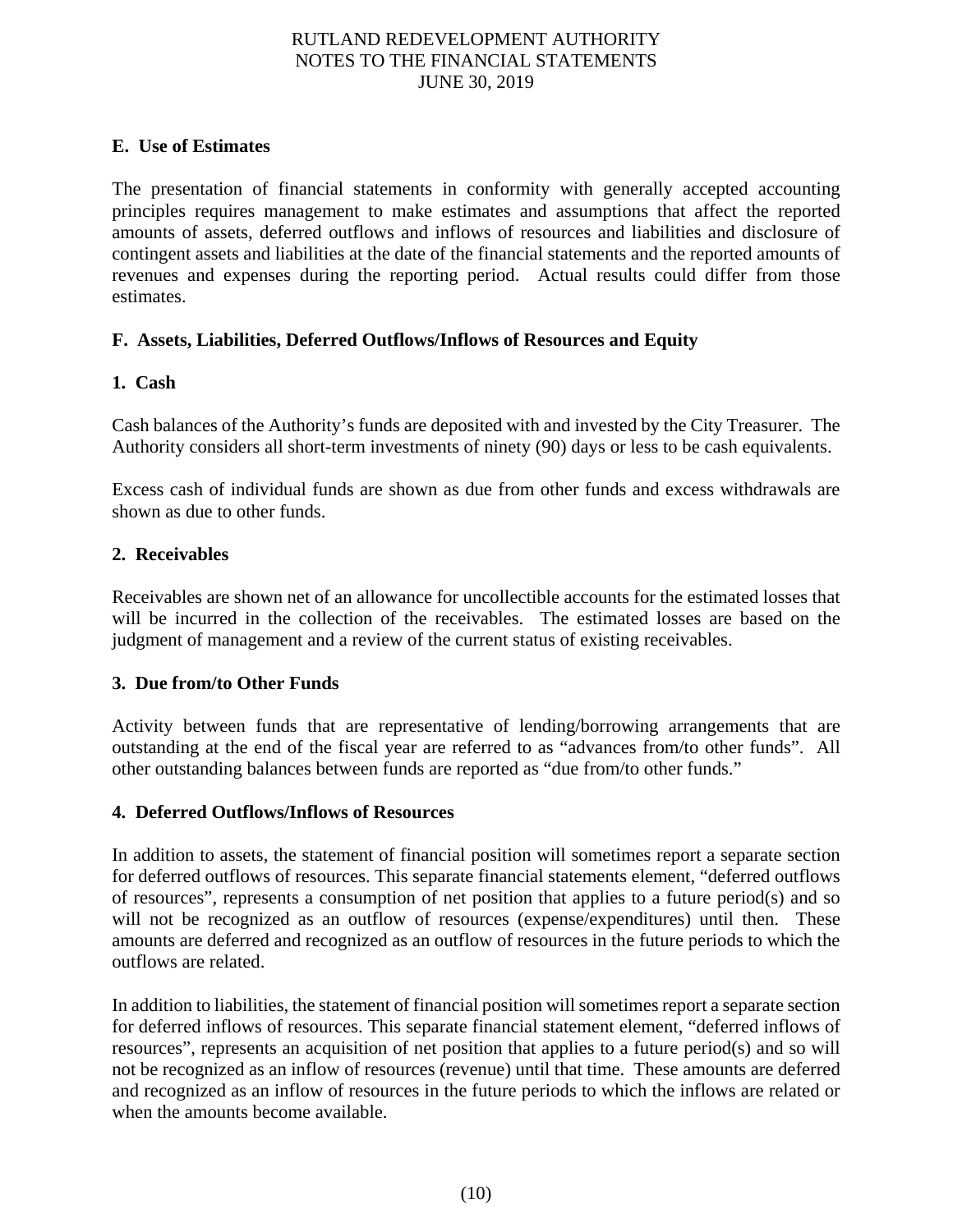# **5. Fund Equity**

Fund equity is classified based upon any restrictions that have been placed on those balances or any tentative plans management may have made for those balances. Restrictions of net position in the government-wide financial statement represent amounts that cannot be appropriated or are legally restricted for a specific purpose by a grant, contract or other binding agreement. Fund balances of governmental fund financial statements are classified as nonspendable (not in spendable form or legally required to remain intact); restricted (constraints on the use of resources are either externally imposed by creditors, grantors, or donors, or imposed by law through enabling legislation); committed (constraints on the use of resources are imposed by formal action of the voters); assigned (reflecting the Board of Commissioner's intended use of the resources); and unassigned.

# **II. STEWARDSHIP, COMPLIANCE AND ACCOUNTABILITY**

# **A. Budgetary Information**

The Authority develops an annual budget, approved by the Board of Commissioners, which is used to set the special benefit assessment tax rate. The tax is levied on applicable properties within the special assessment district. The assessment can be no more than twenty percent (20%) of the City property tax levied.

#### **B. Budgeted Deficit**

The Authority budgeted a current year's deficiency of revenues over expenditures in the General Fund in the amount of \$5,583. This is reflected as a budgeted deficiency of revenues over expenditures on Schedule 1.

#### **C. Excess of Expenditures over Appropriations**

For the year ended June 30, 2019, expenditures in the General Fund exceeded appropriations by \$5,182. These over-expenditures were funded by excess revenues and available fund balance.

# **III. DETAILED NOTES ON ALL FUNDS**

#### **A. Cash**

The Authority's cash as of June 30, 2019 consisted of the following:

Cash:

Deposits with Financial Institutions \$168,218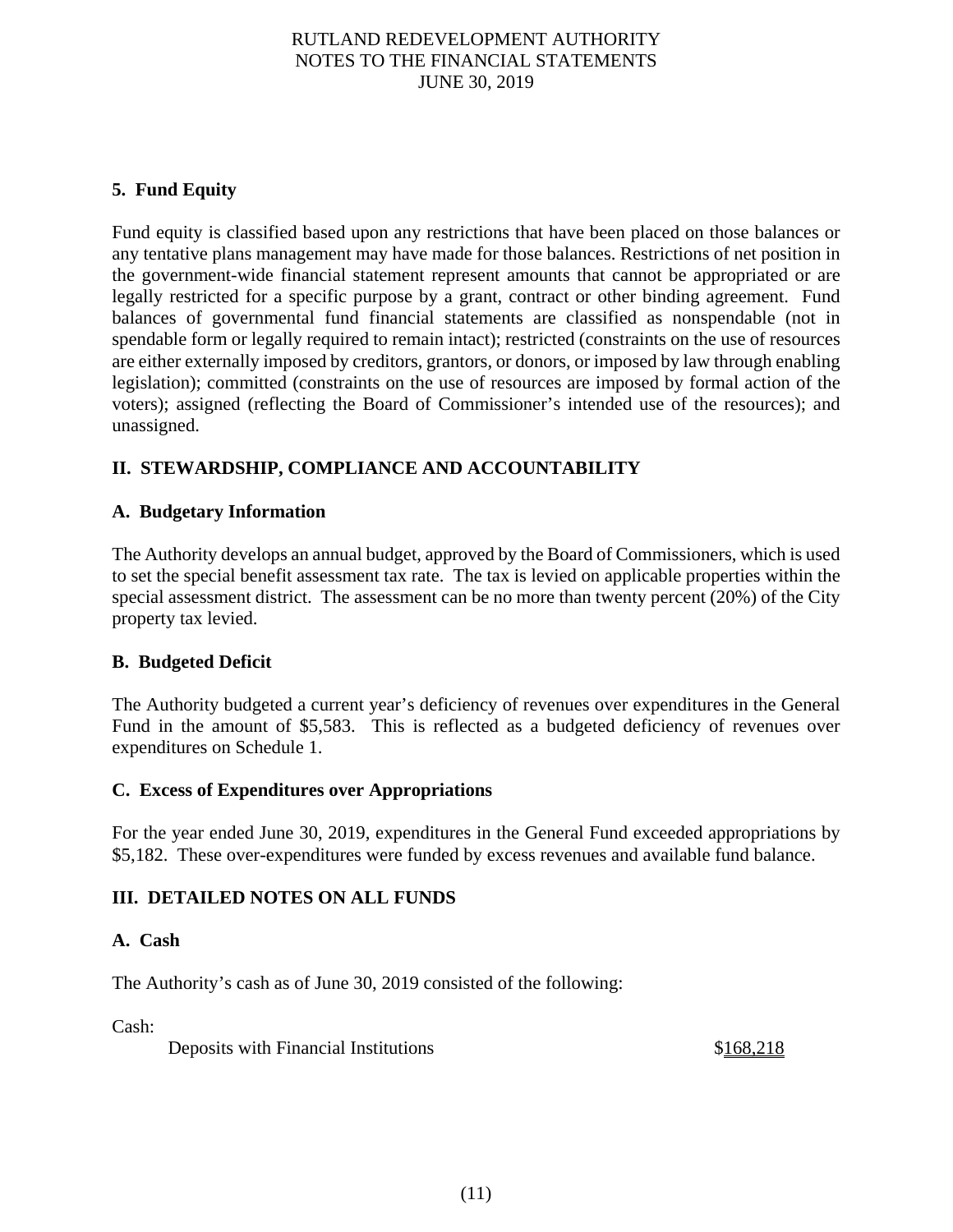### **Custodial Credit Risk**

Custodial credit risk for deposits is the risk that, in the event of the failure of a depository financial institution, a government will not be able to recover its deposits or will not be able to recover collateral securities that are in the possession of an outside party. The custodial credit risk for investments is the risk that, in the event of failure of the counter-party (e.g. broker-dealer) to a transaction, a government will not be able to recover the value of its investments or collateral securities that are in possession of another party. The Authority does not have any policy to limit the exposure to custodial credit risk. The following table shows the custodial credit risk of the Authority's cash.

|                 | <b>Book</b><br><b>Balance</b> | Bank<br><b>Balance</b> |
|-----------------|-------------------------------|------------------------|
| Insured by FDIC | \$168,218                     | \$168,218              |

#### **Interest Rate Risk**

Interest rate risk is the risk that changes in market interest rates will adversely affect the fair value of an investment. Generally, the longer the maturity of an investment, the greater the sensitivity of its fair value to changes in market interest rates. The Authority does not have any policy to limit its exposure to interest rate risk. The Authority has no investments subject to interest rate risk.

# **Credit Risk**

Generally, credit risk that is the risk an issuer of an investment will not fulfill its obligation to the holder of the investment. This is measured by the assignment of a rating by a nationally recognized statistical rating organization. These organizations look at a number of factors in order to evaluate the risk of an obligation and rate the risk. The rating allows the investor to make informed buying and selling decisions. The Authority does not have any policy to limit the exposure to credit risk. The Authority has no investments subject to credit risk.

# **Concentration of Credit Risk**

Concentration of credit risk is the risk that a large percentage of the Authority's investments are held within one security. The Authority does not have any limitations on the amount that can be invested in any one issuer. The Authority has no investments subject to concentration of credit risk.

# **B. Receivables**

The Authority had \$152 of miscellaneous receivables as of June 30, 2019.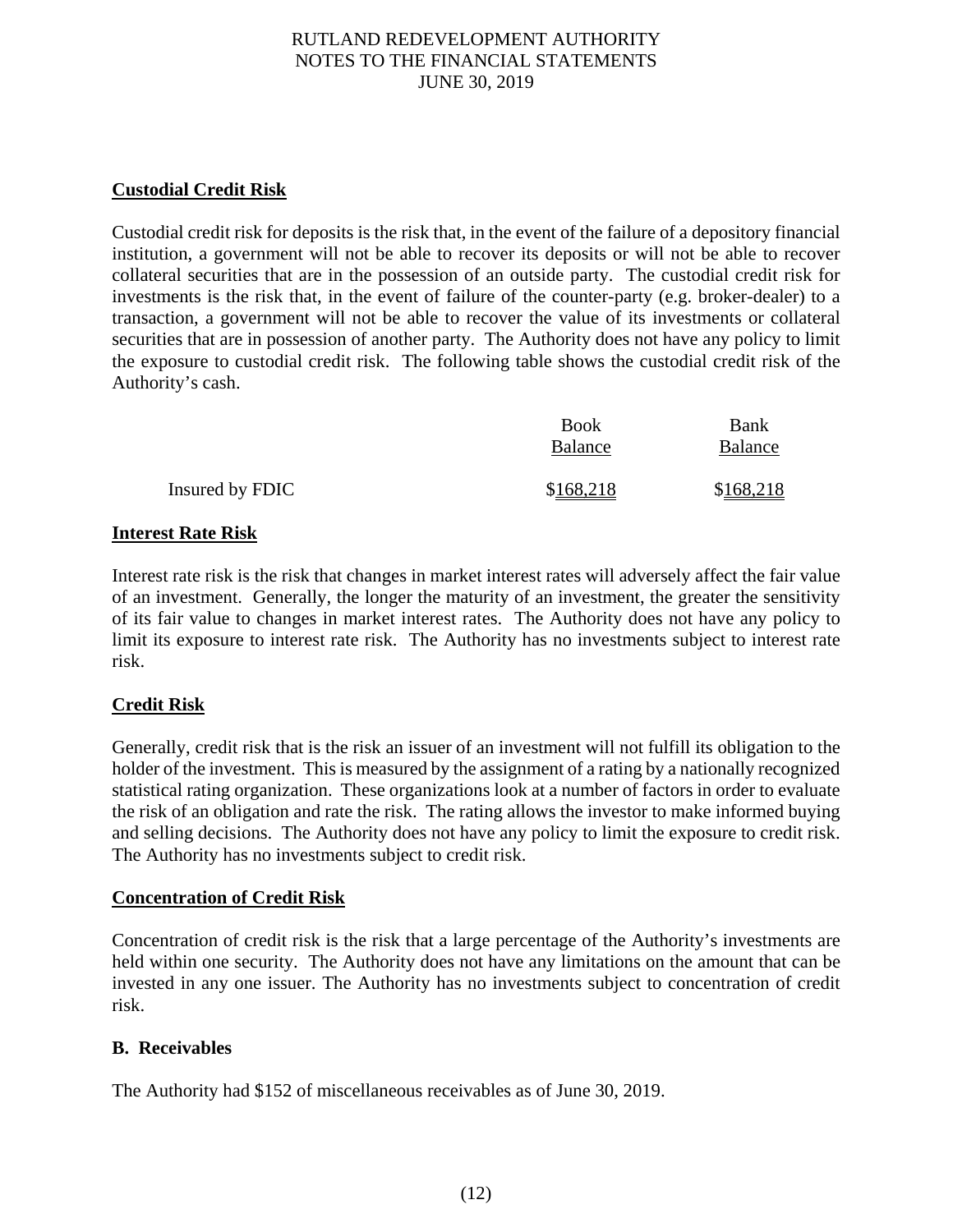# **C. Loan Receivable**

The Authority had the following loan receivable as of June 30, 2019:

Loan Receivable, Business Incentive Loan through the Heritage Family Federal Credit Union, Due in Seventy-Two (72) Payments of \$644 Including Interest at Five Percent (5%), Secured by Business Assets of the Company. This Amount Represents Twenty-five (25%) of the Loan Receivable Allocated to the Authority from the City of Rutland, Vermont \$8,534

# **D. Deferred Inflows of Resources**

Deferred inflows of resources in the Business Incentive and Assistance Program Fund consists of \$8,534 of a loan receivable as this would not be available to liquidate current liabilities.

# **E. Fund Balances/Net Position**

GASB Statement No. 34, as amended by GASB Statement No. 54, requires fund balances reported on the governmental fund balance sheet to be classified using a hierarchy based primarily on the extent to which a government is bound to honor constraints on the specific purposes for which amounts in those funds can be spent.

Governmental fund balances are to be classified as: nonspendable (not in spendable form or legally required to remain intact); restricted (constraints on the use of resources are either externally imposed by creditors, grantors or donors, or imposed by law through enabling legislation); committed (constraints on the use of resources are imposed by formal action of the voters); assigned (reflecting the Board of Commissioner's intended use of the resources); and unassigned.

Special revenue funds are created only to report a revenue source (or sources) that is restricted or committed to a specified purpose, and that the revenue source should constitute a substantial portion of the resources reported in that fund. Special revenue funds cannot be used to accumulate funds that are not restricted or committed. These amounts will have to be reflected in the General Fund.

Amounts constrained to stabilization (rainy-day funds) will be reported as restricted or committed fund balance in the General Fund if they meet the other criteria for those classifications. However, stabilization is regarded as a specified purpose only if the circumstances or conditions that signal the need for stabilization (a) are identified in sufficient detail and (b) are not expected to occur routinely. The Authority does not have any stabilization arrangements.

Some governments create stabilization-like arrangements by establishing formal minimum fund balance policies. The Authority does not have any minimum fund balance polices.

When expenditures are incurred for purposes for which both restricted and unrestricted amounts are available, it is the Authority's policy to first consider restricted amounts to have been spent, followed by committed, assigned, and finally unassigned amounts.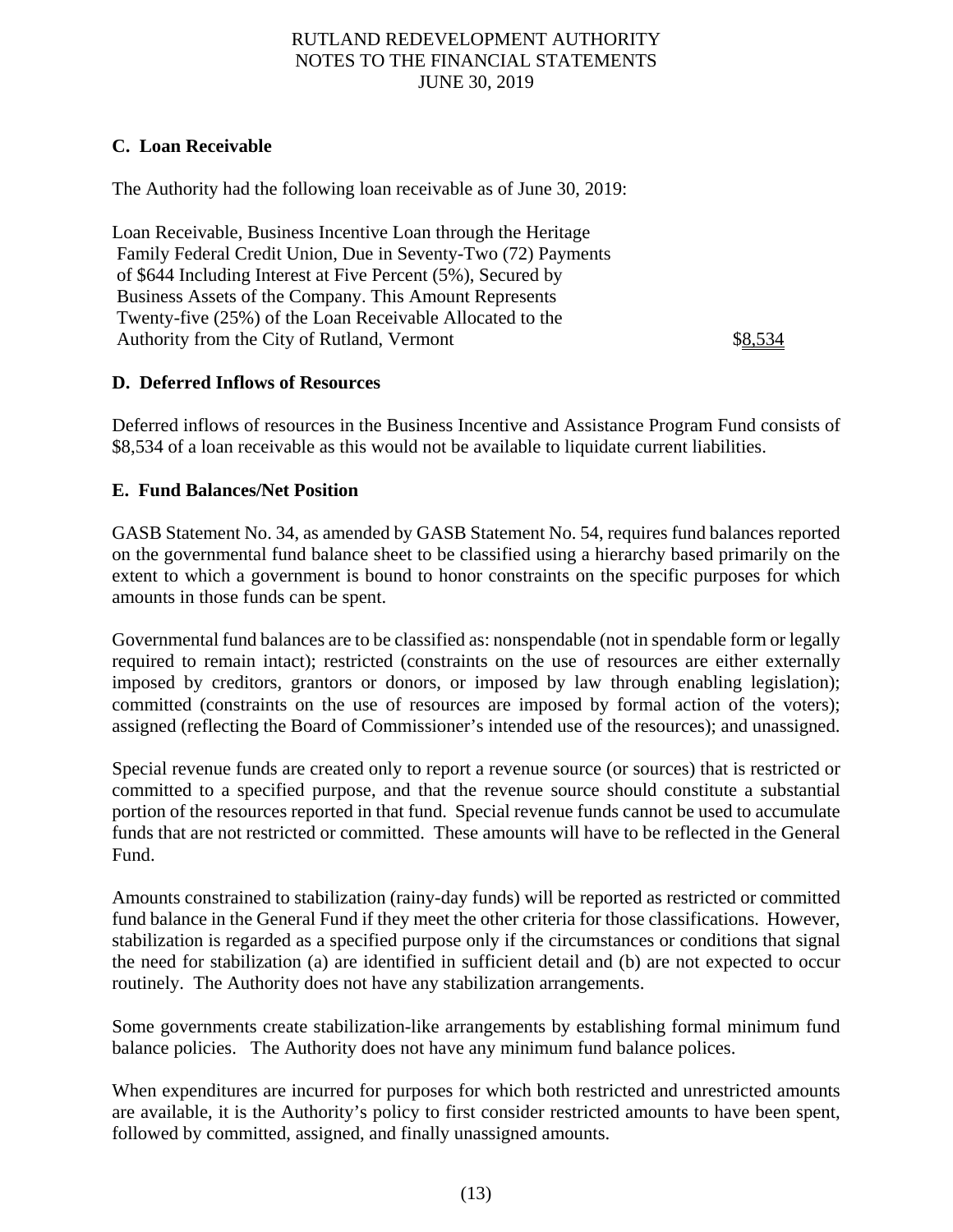The purpose for each major special revenue fund, including which specific revenues and other resources are authorized to be reported in each, are described in the following section.

The fund balance in the following fund is assigned as follows:

#### Major Funds

| General Fund:                              |          |
|--------------------------------------------|----------|
| <b>Assigned for Capital Projects</b>       | \$ 7,930 |
| <b>Assigned for Business Development</b>   | 20,481   |
| Assigned for Administration                | 38,704   |
| <b>Assigned for West Street Gateway</b>    | 10,000   |
| Assigned for Downtown Strategic Plan       | 2,500    |
| <b>Assigned for Better Connect Project</b> | 3,000    |
| Assigned for DTF Wayfinding Project        | 10,000   |
| <b>Total Assigned Fund Balances</b>        | \$92,615 |

The unassigned deficit of \$6,798 in the Business Incentive and Assistance Program Fund will be funded with the collection of the loan receivable.

# **IV. OTHER INFORMATION**

# **A. BENEFIT PLAN**

The Authority established an employer-funded retirement plan where the Authority contributes \$2,000 per year, per employee, on a quarterly basis to the employees' Individual Retirement Account (IRA). Total retirement expense for the year ended June 30, 2019 was \$4,000.

# **B. PROPERTY TAXES**

Property taxes are collected four (4) times per year. During the year ended June 30, 2019, taxes became due and payable on August 31, 2018, November 15, 2018, February 15, 2019 and May 15, 2019. The City of Rutland, Vermont bills and collects its own property taxes and also for the Rutland Redevelopment Authority. The City remits the billings for the Authority's tax assessment at the beginning of the fiscal year. Tax revenues are recognized in the fiscal year for which the taxes are levied. For the fiscal year ended June 30, 2019, the tax rate for the Authority was \$0.5127 per \$100 of assessed valuation.

#### **C. RISK MANAGEMENT**

The Authority is exposed to various risks of loss related to torts; theft of, damage to, and destruction of assets; errors and omissions; injuries to employees; and natural disasters. The Authority maintains commercial insurance coverage. Management believes such coverage is sufficient to preclude any significant uninsured losses to the Authority. Settled claims have not exceeded this coverage in any of the past three fiscal years.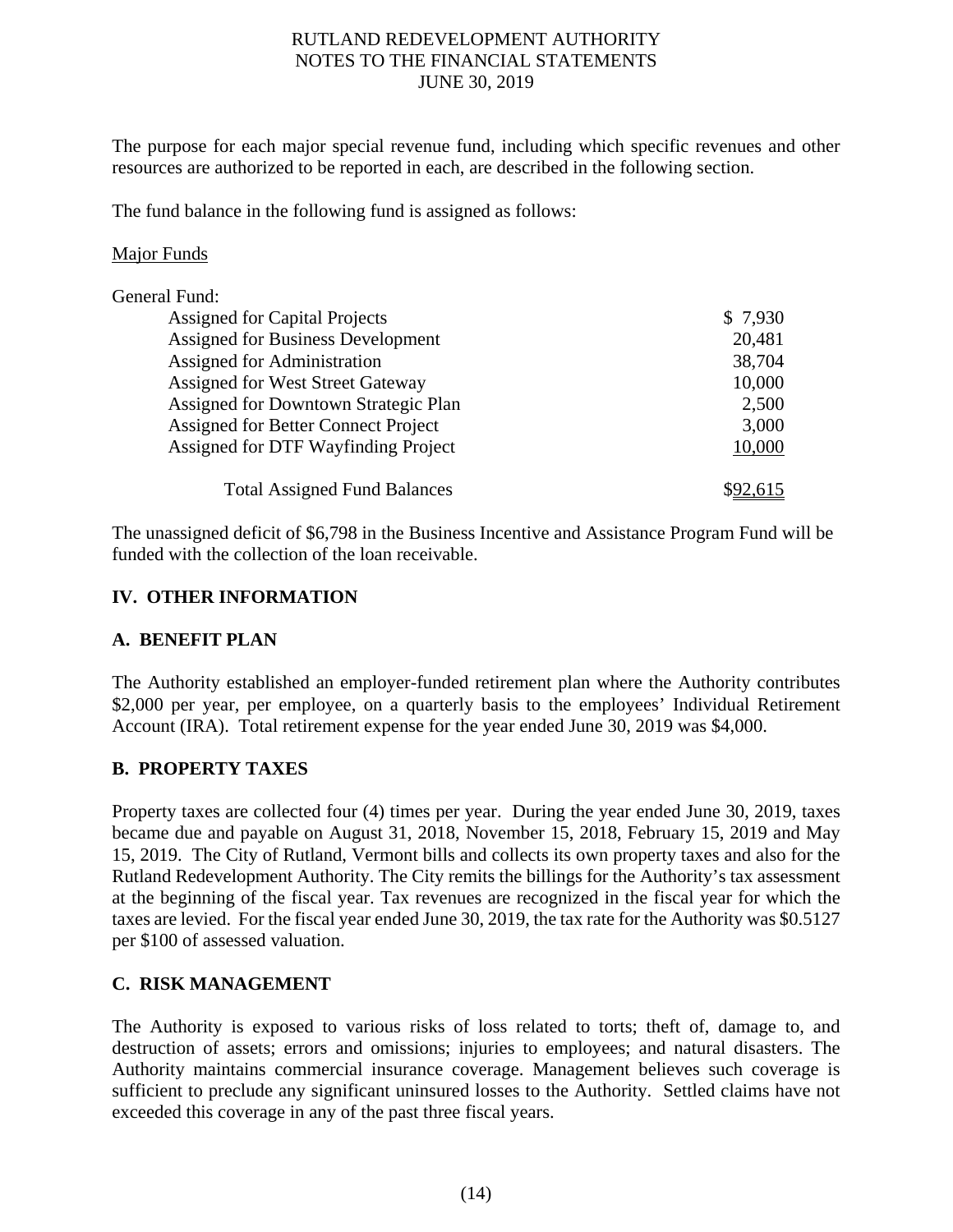# **D. COMMITMENTS AND CONTINGENCIES**

The Authority has a contract with the Downtown Development Corporation to provide marketing and project management to the downtown Rutland area. The amount of this contract for the year ended June 30, 2019 was \$252,000 in monthly payments of \$21,000.

The Authority participates in a number of federally assisted and state grant programs that are subject to audits by the grantors or their representatives. Accordingly, compliance with applicable grant requirements will be established at some future date. The amount, if any, of expenditures which may be disallowed by the granting agencies cannot be determined at this time, although the Authority expects such amounts, if any, to be immaterial.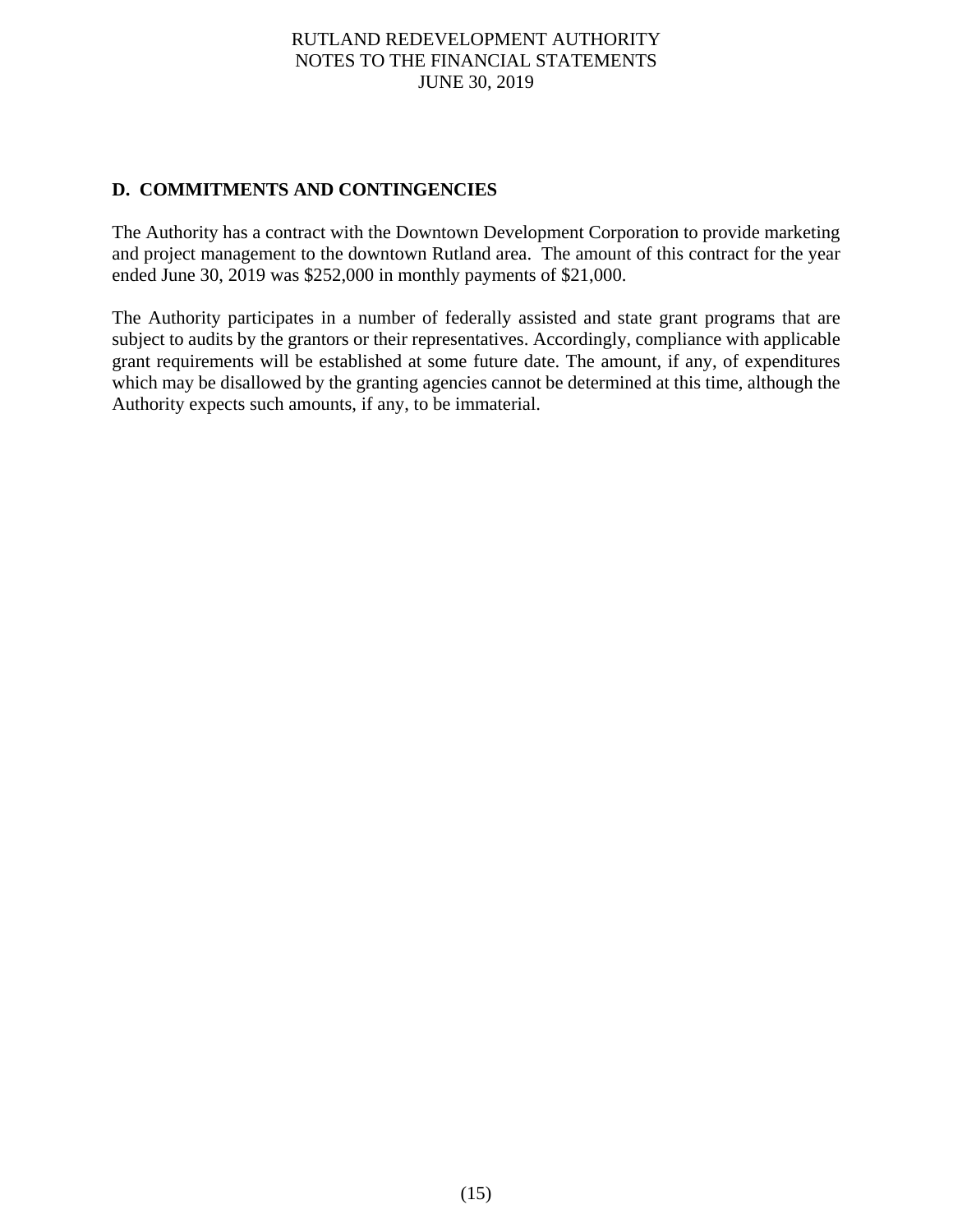#### RUTLAND REDEVELOPMENT AUTHORITY FOR THE YEAR ENDED JUNE 30, 2019 GENERAL FUND BUDGET AND ACTUAL STATEMENT OF REVENUES, EXPENDITURES AND CHANGES IN FUND BALANCE

|                                                   | <b>Budget</b>         | Actual                             | Variance<br>Favorable/<br>(Unfavorable) |
|---------------------------------------------------|-----------------------|------------------------------------|-----------------------------------------|
| Revenues:                                         |                       |                                    |                                         |
| <b>Property Taxes</b>                             | \$<br>280,000         | \$<br>279,971                      | \$<br>(29)                              |
| <b>Grant Administration Fees</b>                  | 3,500                 | 500                                | (3,000)                                 |
| Services Contract with the City of Rutland        | 180,000               | 180,000                            | $\mathbf{0}$                            |
| Interest                                          | 100                   | 53                                 | (47)                                    |
| Donations                                         | $\mathbf{0}$          | 5,000                              | 5,000                                   |
| <b>Total Revenues</b>                             | 463,600               | 465,524                            | 1,924                                   |
| Expenditures:                                     |                       |                                    |                                         |
| Salaries                                          | 149,887               | 149,887                            | $\mathbf{0}$                            |
| <b>Health Insurance</b>                           | 32,064                | 30,500                             | 1,564                                   |
| <b>FICA/MEDI</b>                                  | 12,000                | 11,772                             | 228                                     |
| <b>Retirement Contribution</b>                    | 4,000                 | 4,000                              | $\mathbf{0}$                            |
| <b>FUTA/SUI</b>                                   | 50                    | $\mathbf{0}$                       | 50                                      |
| Worker's Compensation                             | 727                   | 839                                | (112)                                   |
| <b>Bank Service Fees</b>                          | 30                    | 30                                 | $\mathbf{0}$                            |
| Payroll Service Fees                              | 1,200                 | 1,267                              | (67)                                    |
| Partnership Contract                              | 252,000               | 252,000                            | $\mathbf{0}$                            |
| Computer Repairs & Maintenance                    | 200                   | $\boldsymbol{0}$                   | 200                                     |
| Liability Insurance                               | 600                   | 617                                | (17)                                    |
| Directors and Officers Liability Insurance        | 1,291                 | 1,309                              | (18)                                    |
| Telephone Service                                 | 2,500                 | 2,772                              | (272)                                   |
| Internet & Website Service                        | 500                   | 262                                | 238                                     |
| Postage                                           | 250                   | 131                                | 119                                     |
| Training/Professional Development                 | 1,000                 | 880                                | 120                                     |
| Advertising                                       | 500                   | 365                                | 135                                     |
| Advertising - Grants                              | 400                   | 141                                | 259                                     |
| <b>Printing Services</b>                          | 300                   | $\boldsymbol{0}$                   | 300                                     |
| Dues & Subscriptions                              | 700                   | 547                                | 153                                     |
| Travel                                            | 1,000                 | 314                                | 686                                     |
|                                                   |                       |                                    |                                         |
| Office Supplies                                   | 500<br>$\overline{0}$ | 360<br>83                          | 140                                     |
| Books & Periodicals                               |                       |                                    | (83)                                    |
| Computer & Hardware                               | 500                   | $\boldsymbol{0}$<br>$\overline{0}$ | 500                                     |
| Furniture & Fixtures                              | 200                   |                                    | 200                                     |
| Miscellaneous Expenses                            | 500                   | 5                                  | 495                                     |
| Professional Services                             | 1,134                 | 11,134                             | (10,000)                                |
| Audit                                             | 5,150                 | 5,150                              | $\overline{0}$                          |
| <b>Total Expenditures</b>                         | 469,183               | 474,365                            | (5,182)                                 |
| Excess/(Deficiency) of Revenues Over Expenditures | \$<br>(5,583)         | (8, 841)                           | \$<br>(3,258)                           |
| Fund Balance - July 1, 2018                       |                       | 110,790                            |                                         |
| Fund Balance - June 30, 2019                      |                       | \$<br>101,949                      |                                         |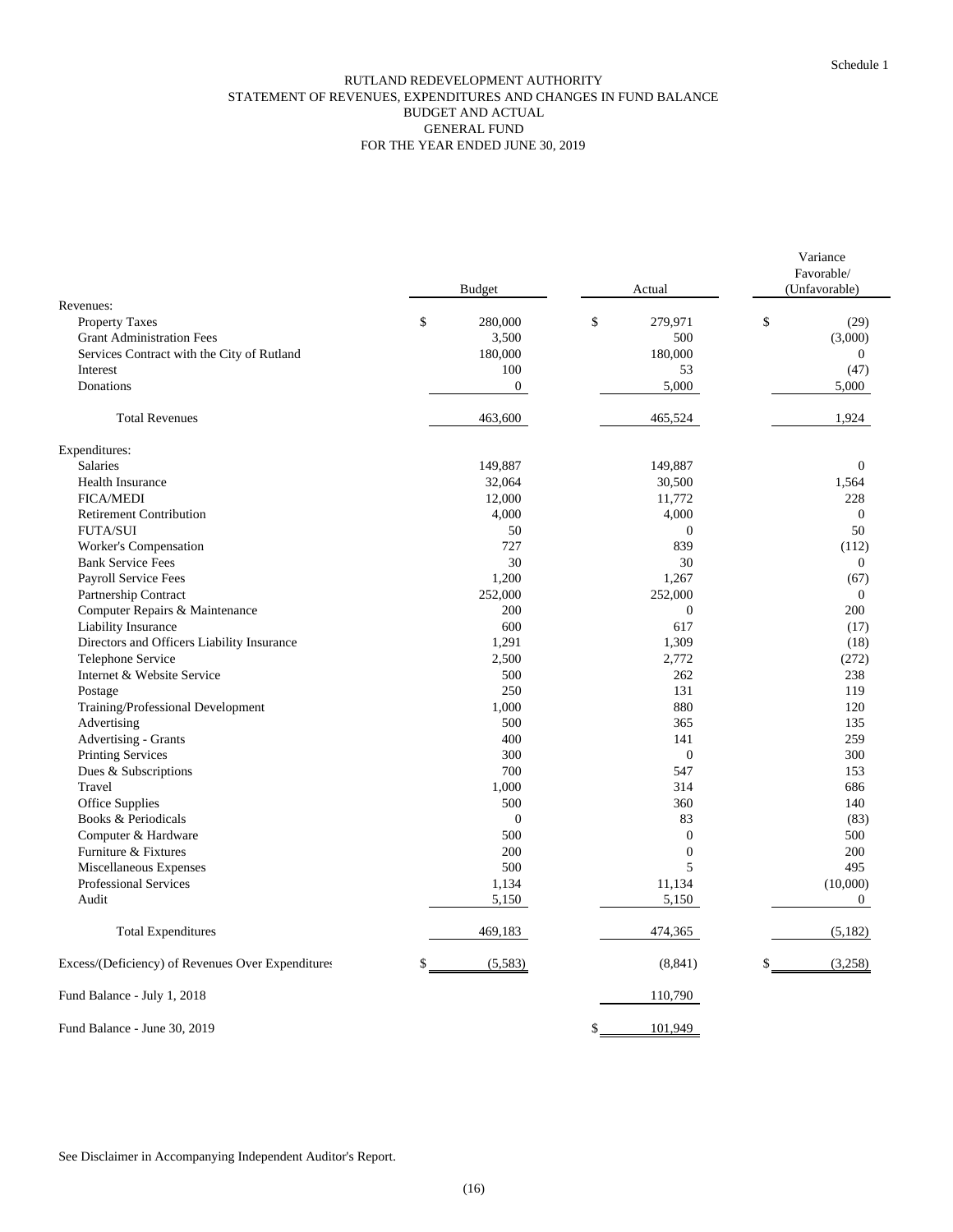**77 Barre Street** P.O. Box 947 Montpelier, VT 05601 802/223-2352 www.sullivanpowers.com

Fred Duplessis, CPA Richard J. Brigham, CPA Chad A. Hewitt, CPA Wendy C. Gilwee, CPA VT Lic. #92-000180

Independent Auditor's Report on Internal Control Over Financial Reporting and on Compliance and Other Matters Based on an Audit of Financial Statements Performed in Accordance with "Government Auditing Standards"

Board of Commissioners Rutland Redevelopment Authority 1 Strongs Avenue Rutland, Vermont 05701

 We have audited, in accordance with the auditing standards generally accepted in the United States of America and the standards applicable to financial audits contained in "Government Auditing Standards", issued by the Comptroller General of the United States, the financial statements of the governmental activities and each major fund of the Rutland Redevelopment Authority, a component unit of the City of Rutland, Vermont, as of and for the year ended June 30, 2019, and the related notes to the financial statements, which collectively comprise the Rutland Redevelopment Authority's basic financial statements, and have issued our report thereon dated March 27, 2020.

#### *Internal Control Over Financial Reporting*

 In planning and performing our audit of the financial statements, we considered the Rutland Redevelopment Authority's internal control over financial reporting (internal control) to determine the audit procedures that are appropriate in the circumstances for the purpose of expressing our opinions on the financial statements, but not for the purpose of expressing an opinion on the effectiveness of the Rutland Redevelopment Authority's internal control. Accordingly, we do not express an opinion on the effectiveness of the Rutland Redevelopment Authority's internal control.

A deficiency in internal control exists when the design or operation of a control does not allow management or employees, in the normal course of performing their assigned functions, to prevent, or detect and correct, misstatements on a timely basis. A material weakness is a deficiency, or a combination of deficiencies, in internal control, such that there is a reasonable possibility that a material misstatement of the Rutland Redevelopment Authority's financial statements will not be prevented, or detected and corrected on a timely basis. A significant deficiency is a deficiency, or a combination of deficiencies, in internal control that is less severe than a material weakness, yet important enough to merit attention by those charged with governance.